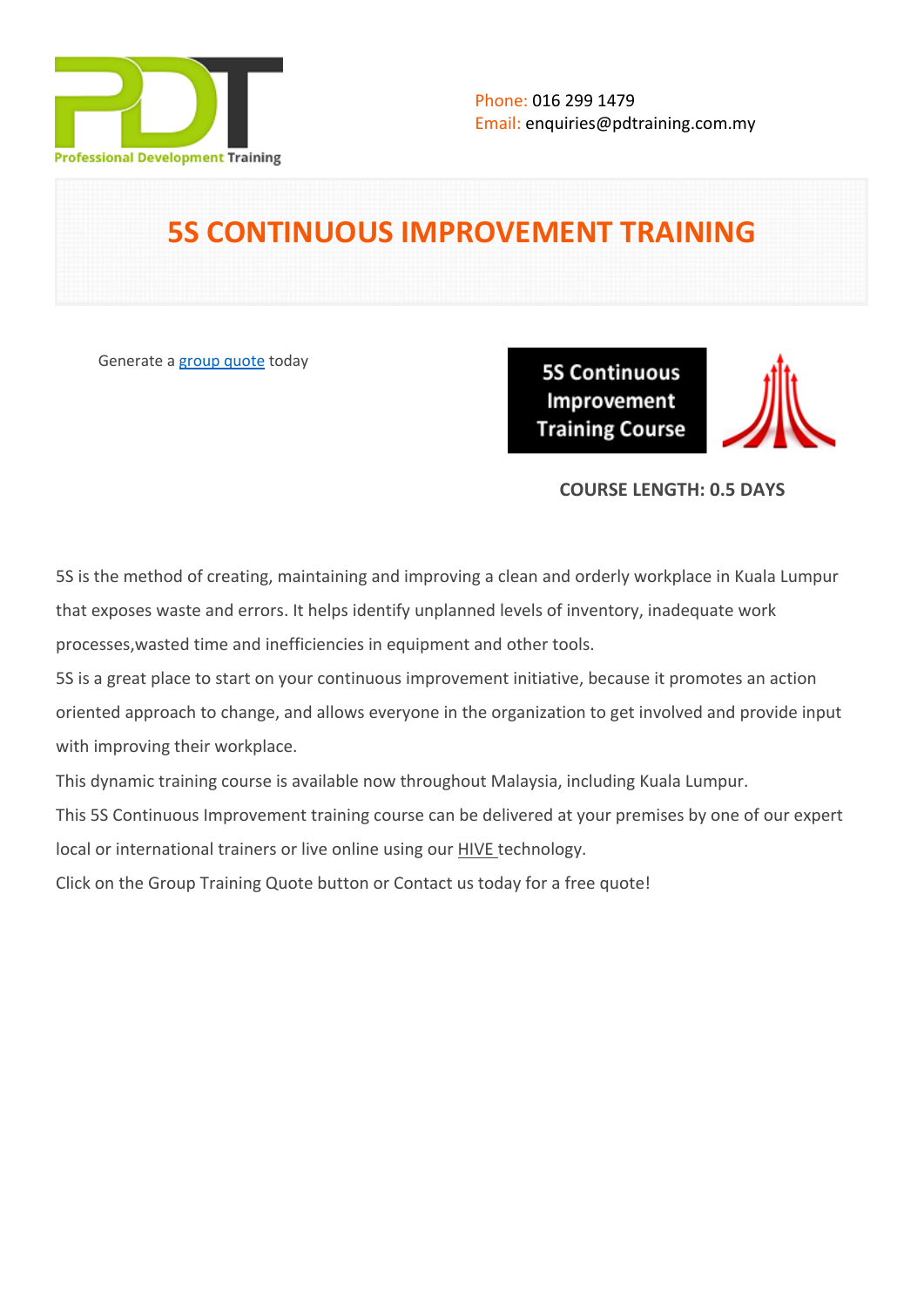## **5S CONTINUOUS IMPROVEMENT TRAINING COURSE OUTLINE**

#### **FOREWORD**

5S is much more than just effective"housekeeping". Housekeeping and an organized workplace are the results of 5S, but the real purpose of 5S is to uncover errors and problems more quickly. Learn to reduce waste through a systematic application of 5S principles – Sort, Set in Order, Shine, Standardize, and Sustain. This workshop teaches the basic 5S techniques and illustrates that its implementation immediately reduces waste and provides a cleaner, safer work environment.

## **OUTCOMES**

## **After completing this course participants will be able to:**

- Explain the origins of 5S methodology
- Discuss the benefits of 5S principles
- Identify opportunities for improvement using 5S principles
- Introduce and embed 5S changes to the workplace for sustained improvement
- Create routines using 5S principles
- Learn techniques to avoid old habits

## **MODULES**

## **Lesson 1: Origins of 5S**

- What is 5S?
- Where did it come from?
- The benefits of 5S

## **Lesson 3: The 5S Methodology Unpacked Sort (Seiri)**

- Clearing the work area
- Determine what you need

## **Lesson 5: Shine (Seiton) Workplace Cleanliness**

- Spit and polish
- Creating cleaning routines

## **Lesson 7: Sustain (Shitsuke)**

- Changing the future
- Techniques to prevent old habits

## **Lesson 2: Planning for a 5S**

- Tips for Success
- Issues and Concerns
- Evaluating Your Initial Situations

## **Lesson 4: Set in Order (Seiso)**

- Designated locations
- Design your workplace for efficiency

## **Lesson 6: Standardize (Seiketsu)**

- Making it routine
- Design systems to ensure new norms
- The benefits of 5S

## **Lesson 8: Wrapping Up**

Words from the Wise